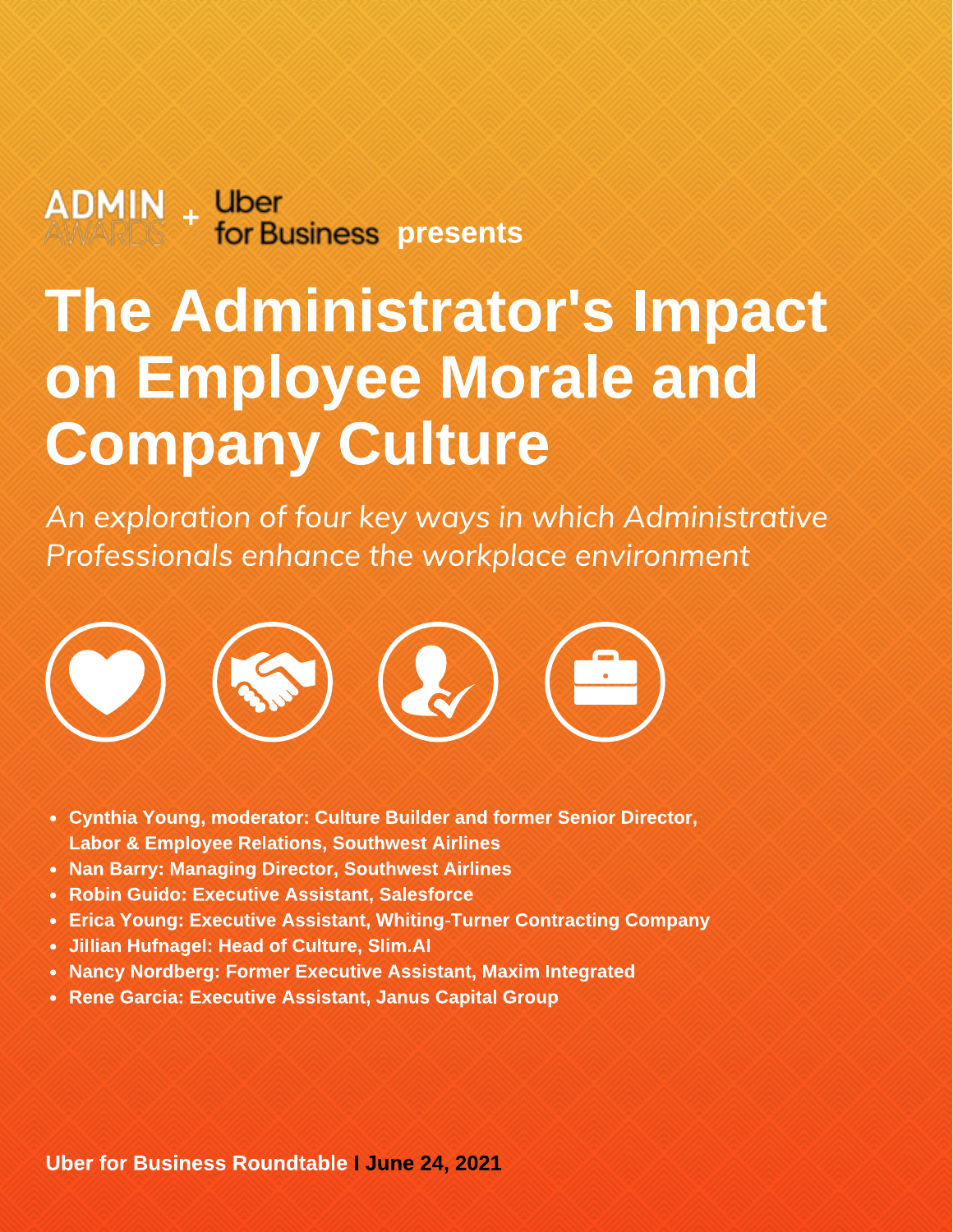

## TABLE OF CONTENTS

| How Administrative Professionals lead by being brave,<br>especially when leadership is the source of bad culture                         | 3     |
|------------------------------------------------------------------------------------------------------------------------------------------|-------|
| Case Study                                                                                                                               | 4     |
| How Administrative Professionals drive and influence culture rituals<br>that create connection in any work environment, including remote | $5-6$ |
| How Administrative Professionals can inspire culture by being their<br>authentic selves                                                  | 7     |
| How Administrative Professionals drive business outcomes<br>by influencing teams around company values                                   | 8     |
| Advice from Southwest Airlines — the company that<br>"wrote the book" on corporate culture                                               |       |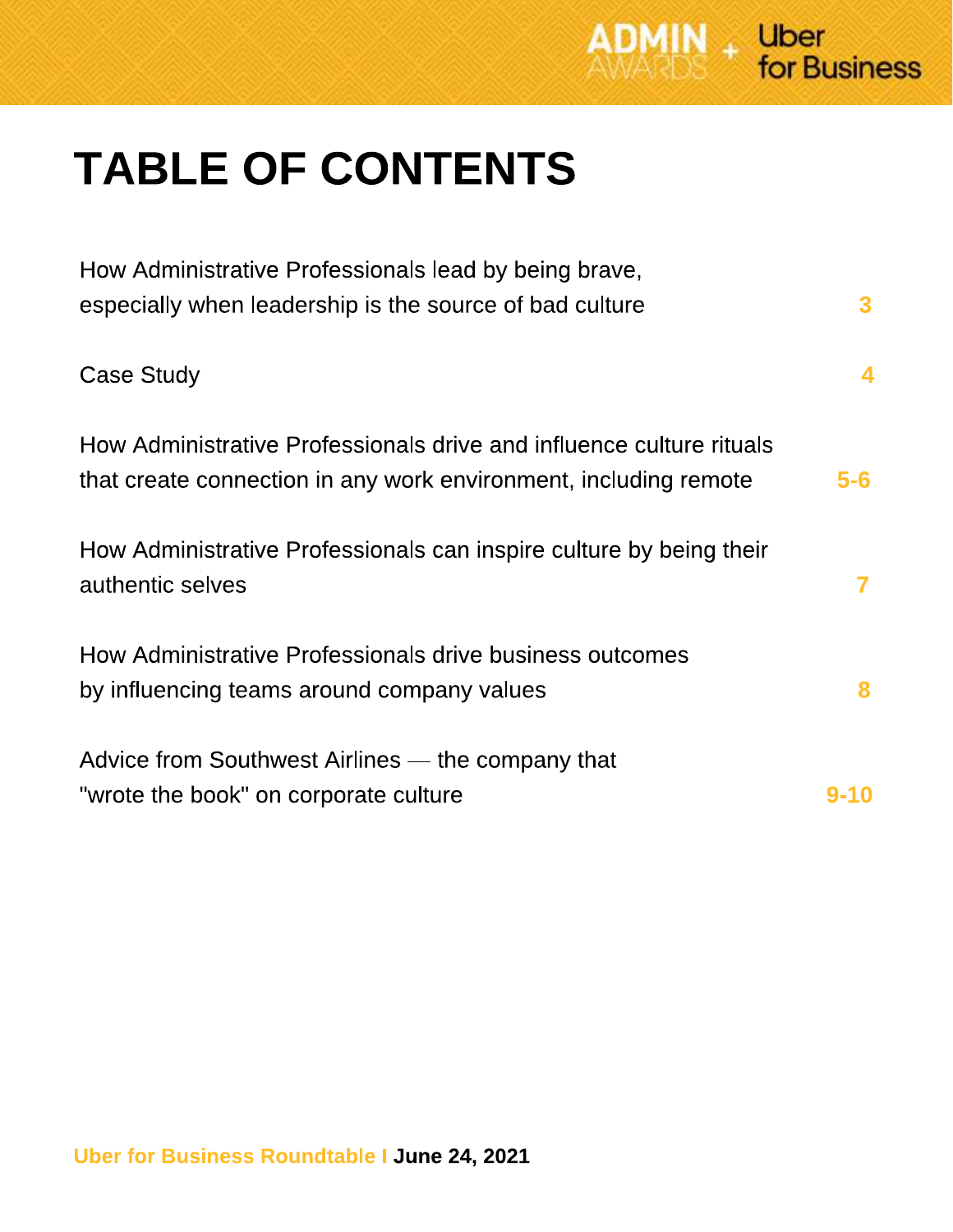



Administrative Professionals are the heart of any company, acting as a listening ear for colleagues, a sounding board for leadership, and a morale thermometer for the office. Admins hold a LOT of power — the problem is, they don't always believe that to be true. For Admins committed to shaping company culture, the key is to recognize your power and believe in your voice. Remember: You already have the ear of your leadership by being their Admin or EA, and you understand what changes need to be made based on daily conversations or feedback from your colleagues. Leadership wants help … even if they don't know it yet! They want to know what's going on and what they can do to make the company or office environement better. They don't know what they don't know. So be bold and be brave — you have the power to be a true changemaker.



BE A TRANSLATOR. Many employees are fearful of sharing concerns with an executive, but they don't mind telling an Admin. And many leaders may not see those concerns as true issues until you break it down for them. It's important that you use your voice to advocate for the company, leader, or policy when you're speaking to employees, and for the employees when you're speaking to your leader. Only you can speak to both sides of the house in a truly effective way. It's also important to remember to lead by example — you set the tone for the office, so if employees see you as calm and in charge, they're less likely to be anxious about whatever is happening around them.

PROVIDE SOLUTIONS. Come to the table with solutions to identifiable issues. "When you go to leadership with concerns, don't just say, 'Here's the issue — what are you going to do about it?," says Nancy Nordberg, former Executive Assistant at Maxim Integrated. "It's much more effective to say, 'This is the issue, here is the data that shows it is an issue, and here's what I suggest we might be able to do to correct this.'" Admins create value when they are honest, comfortable with getting uncomfortable, and offer multiple potential solutions. Your leader will thank you for it.



KNOW WHEN YOU SHOULD STAY — AND BE BRAVE ENOUGH TO ACKNOWLEDGE WHEN IT'S TIME TO LEAVE.

If low morale is making you consider exiting your company, ask yourself this: Have I done anything to make the situation better? Talk to your leader about how you and your fellow employees are feeling and look for ways to solve it together. However, if you're not comfortable with the strategic direction in which the company is headed, be willing to leave. "It's not as rare as folks think that EAs are aware of illegal or immoral activities that they are asked to either directly support or turn a blind eye, like I was at a former company," says Jillian Hufnagel, Head of Culture at Slim.AI. "If there is truly no internal way to influence change from the EA seat, leaving can be a very powerful way to preserve oneself." Admins are often the culture carrier for that team, she adds, and a hurried departure can signal to others that something is very wrong.

"Colleen Barrett represented employees to Herb [Kelleher, co-founder and former CEO of Southwest Airlines] and the board, and represented Herb and the board to employees. She was a conduit. None of that stopped when she became president." — Cynthia Young



Uber

for Business

#### Uber for Business Roundtable I June 24, 2021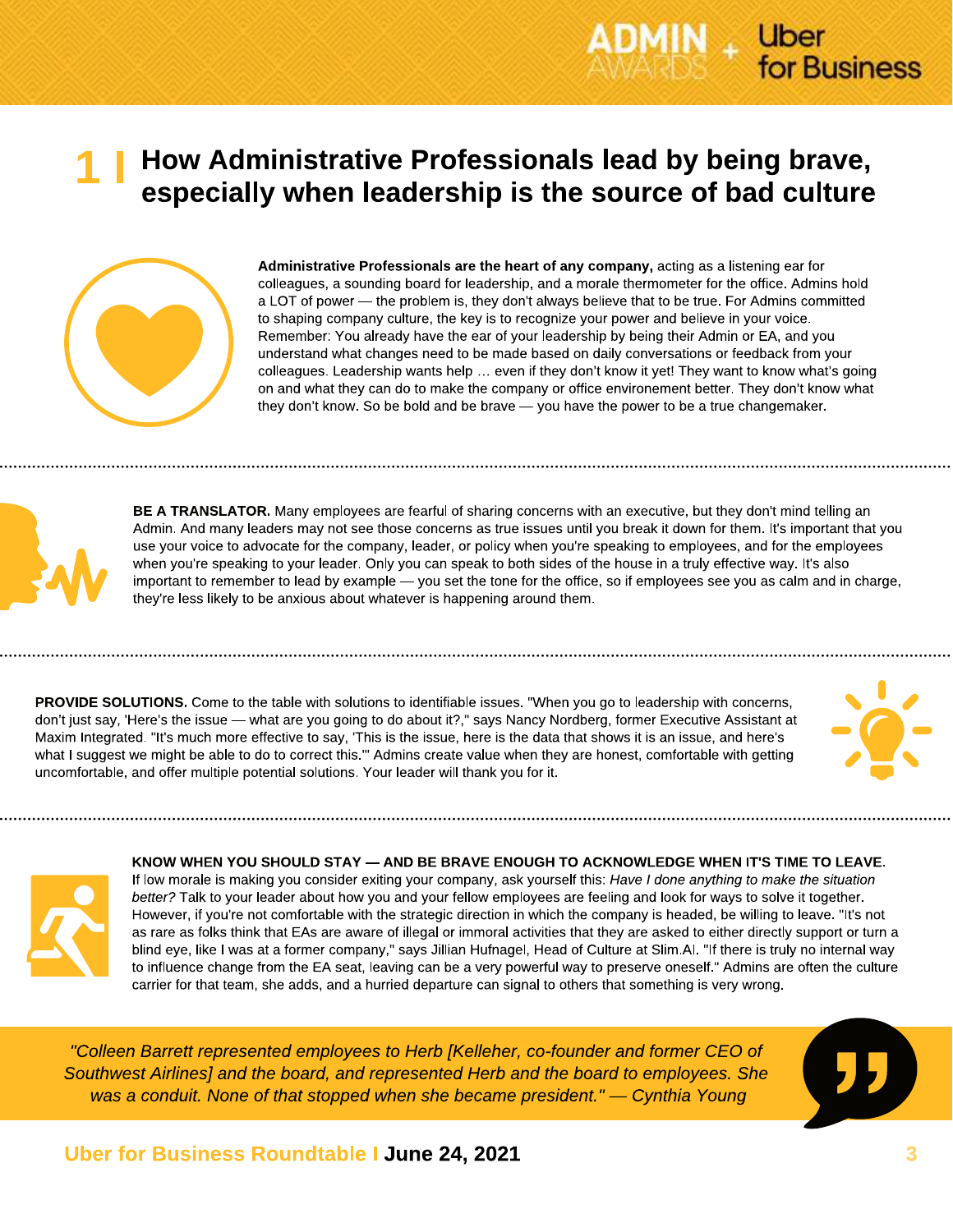

"

### CASE STUDY

Cynthia Young, Culture Builder and former Senior Director, Labor & Employee Relations, Southwest Airlines

Herb called me his 'smoke jumper' — he'd say, 'So and so's city is on fire, something's wrong. Go put the fire out and tell me what you did.' There was a manager on ramp, and all of his metrics were off: His turnover was high, people were calling in sick, he was having to cover overtime. Morale was low and costs were high.

What I found was that the manager was barking at people, he was running the place like a marine drill sergeant, and it was out of alignment with the way things were typically expected to be run at Southwest. There's a certain level of respect required, and that wasn't happening. The manager had been asked to participate in some leadership training opportunities, and he passed on those — he thought they were stupid. The approach that I used with him was this: I asked, 'What is your life looking like right now? You're getting paged in the middle of the night with issues or after your shift with issues, you're having to answer all kinds of questions about these metrics, you're having to hire people and interview people – it can't be fun. I'm wondering how it might look if you learned some new procedures — some new tactics or strategies, new ways to deal with people.'

Finally, he said, 'Fine.' And he made some improvements that made a difference. You get all kinds of things from people who feel engaged and respected. In your role, you can help people understand what's in it for them if they adopt something or if they take certain training. I would see a leader from one division talking to an Admin from another division about how best to deal with that person's leader. 'I have this big project, he's not letting me on his calendar, how can I remedy that?' That's how I see culture and morale and engagement, and the Admin's role in all of that."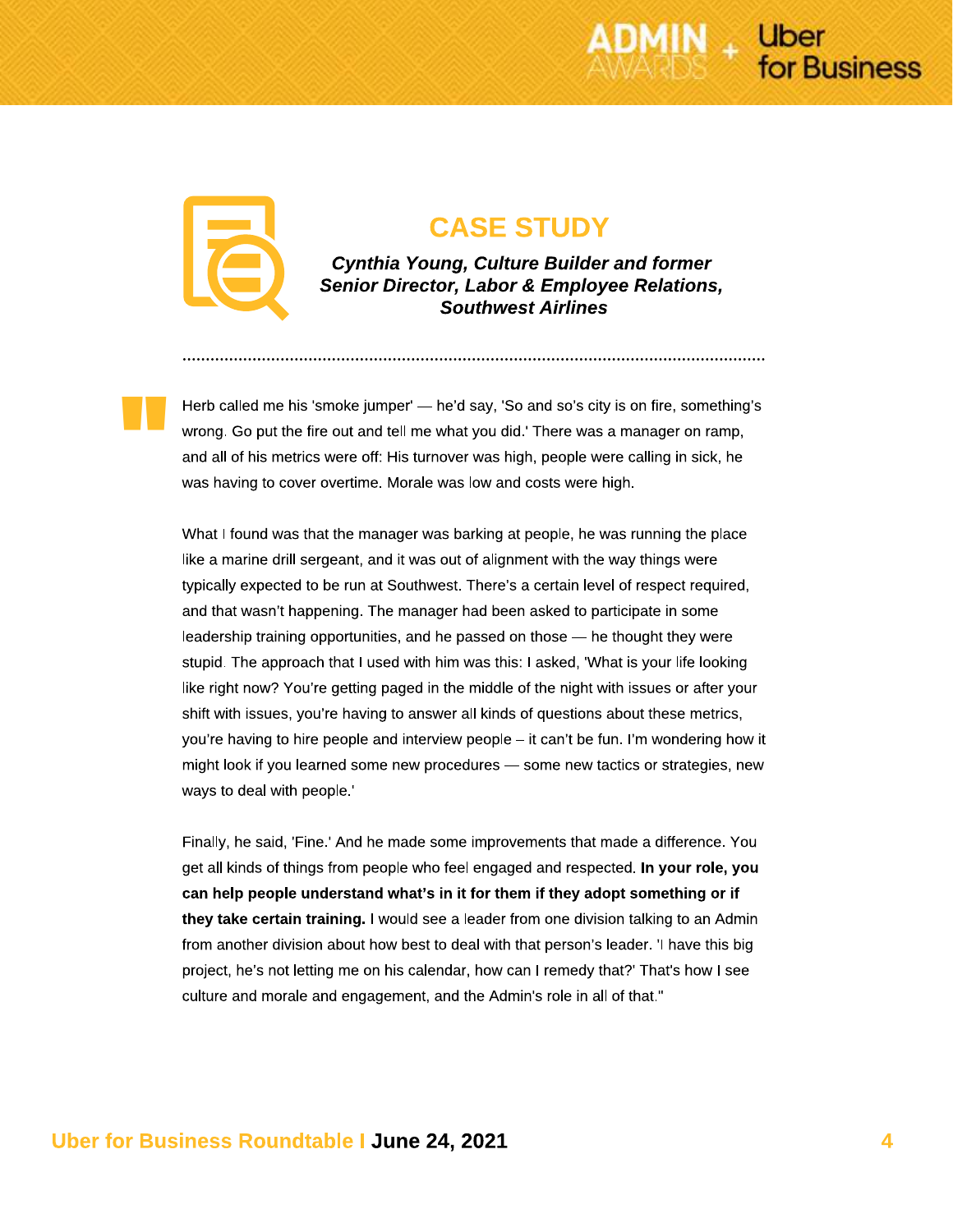

### How Administrative Professionals drive and influence culture rituals that create connection in any work environment, including remote 2 I



Administrative Professionals are key to creating connections and communicating with employees across their company — and that responsibility is crucial, even in a remote environment. "One of the most critical roles you can tackle is helping your colleagues understand the "why" in the workplace — why should they participate, why should they execute on a plan, why should they get on board with company policies and activities?" Nordberg says. "If you want a culture that collaborates and works well together, everybody has to know why they're there." Of course, that's much easier said than done, but there are a number of strategies you can employ in your Admin role to help guide people to their "why" — and greatly improve company culture in the process.

INVOLVE EVERYONE. You aren't solely responsible for influencing culture — sometimes the best way to steer your company toward better morale is to let everyone in the driver's seat. Take, for example, Janus Capital Group's "Quarinteam Connect," a weekly email that began by asking employees to share answers to simple, fun questions like, "What's your favorite color," and has led to the disclosure of other quirky tidbits and stories (employees have even felt safe enough to share embarrassing moments, notes Rene Garcia, an EA at Janus who shared his own).



Or there's RGT Wealth Advisors' creation of "Chief Morale Officer for a Day," which was created during the early days of COVID and was intended to unite and connect remote employees during uncertain times. In brief, each employee was assigned a day to serve as Chief Morale Officer and help boost the morale of coworkers — from the CEO to interns. Employees were asked to share a personal story or something meaningful to them that would serve to inspire one another through an encouraging email to the entire firm. "There's really no way to explain how far this exceeded our expectations," says Colleen Affeldt, Managing Director of RGT. "Every day seemed to start with, 'Have you read the Chief Morale Officer entry today?'" An unexpected byproduct was RGT turning the entries into a book that serves as a marketing piece. "When people ask us, 'Why you instead of your competitor?' we tell them our people are the strategic differentiator, and you should get to know them," Affeldt says. "And we give them the book."

GATHER THE DATA. You may sense something's off with company culture, but your gut isn't always enough. Instead, use tools such as surveys to compile objective, honest data about what employees are thinking. Then, keep personal feelings out of hard conversations by negotiating from the point of the data. For example, Nordberg says, you can go to your leader and say, "This is the data, and it's not that great" or "Our survey shows 60% of our employees would not seek your counsel with problem solving." Using that data point, you can follow up with, "How can we drive that number downward?" or "How can we best support you as we work on this?"





"At Southwest, there were three major pillars we were expected to live up to: Exhibiting a servant's heart, demonstrating a warrior's spirit, and having a fun-loving attitude. Colleen Barrett embodied all of that. She created relationships based on total honesty. She was compassionate. She wrote notes to people all the time and sent cards. She created these processes that really integrated what she saw as a healthy, loving culture into the company." — Cynthia Young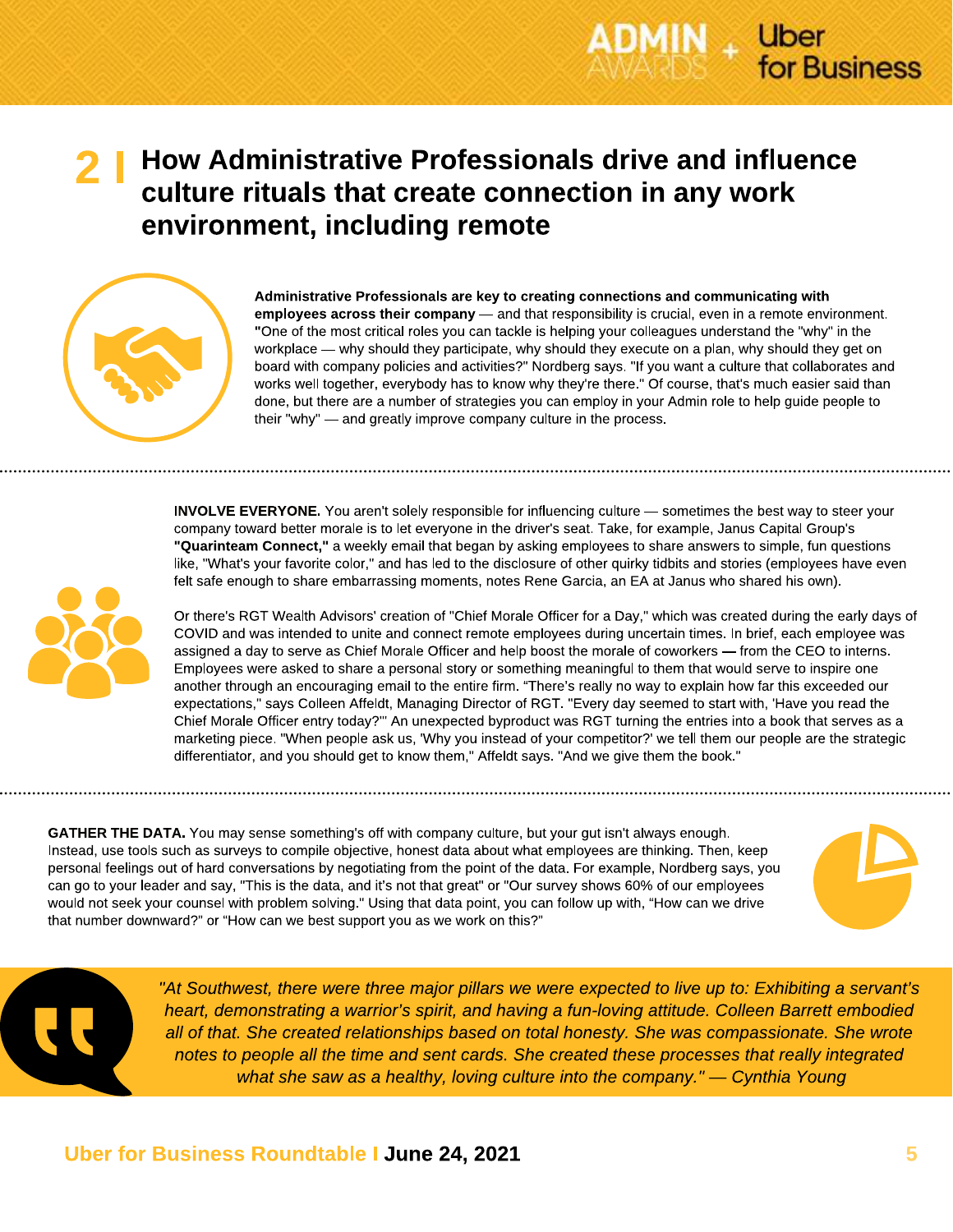

### How Administrative Professionals drive and influence culture rituals that create connection in any work environment, including remote (continued) 2 I



FIND A MENTOR. All of us have questions, and none of us are experts in everything. Seek out mentors and experts, whether they be managers, people in your HR office, employees in your Learning and Development office, or other Admins. Ask them: "How have you established good morale in your groups and how do you sustain that? What hasn't worked and why didn't it work?" In order to be a successful change agent, you have to identify people who can support you — an employee with some authority who will advocate with you. That level of support makes the team feel safe and allows them to see that they can solve issues.

THE LITTLE THINGS COUNT, TOO. Showing employees that you care doesn't have to be expensive. When Southwest Airlines' traffic fell 90% during the COVID-19 pandemic, the company couldn't afford to send gifts for major milestones in their employees' lives. Instead, they reached out via phone calls, emails, and texts. "We've been blown away by the impact a phone call makes to somebody," says Nan Barry, Managing Director of Southwest. "It doesn't take a department to do that — Admins across the workforce can do it. You can't underestimate the impact those little things can have."





CREATE INTENT-BASED CONNECTION. No more fake or forced social gatherings around the ping pong table. During the pandemic, employees really got to know each other as humans. EAs spent the pandemic architecting safe and authentic ways to bring teams together through activities like virtual coffees, team building with breakout rooms to really learn about one's peers, Slack channels to share what's going on in everyone's personal lives — and so much more. For example, Hufnagel notes her team shares what they are grateful for weekly and takes time to call out teammates who have been essential in removing friction.



 $-0.98$ 

......

Looking for more great ideas on how to influence company culture or just want to connect with other Admins? Then make sure to subscribe to Backbone, a blog all about the modern Admin. Created by the Admin Awards, Backbone's mission is to level up and inspire Admins to do their very best work. It's also about overcoming outdated stereotypes about the profession and those who serve in it. The blog tells the stories of innovators, change agents, thought leaders, and pioneers who are making a phenomenal impact in their organizations and inspire others in the process. After all, the best ideas and insights come from Administrative Professionals themselves — and that's what you'll find here.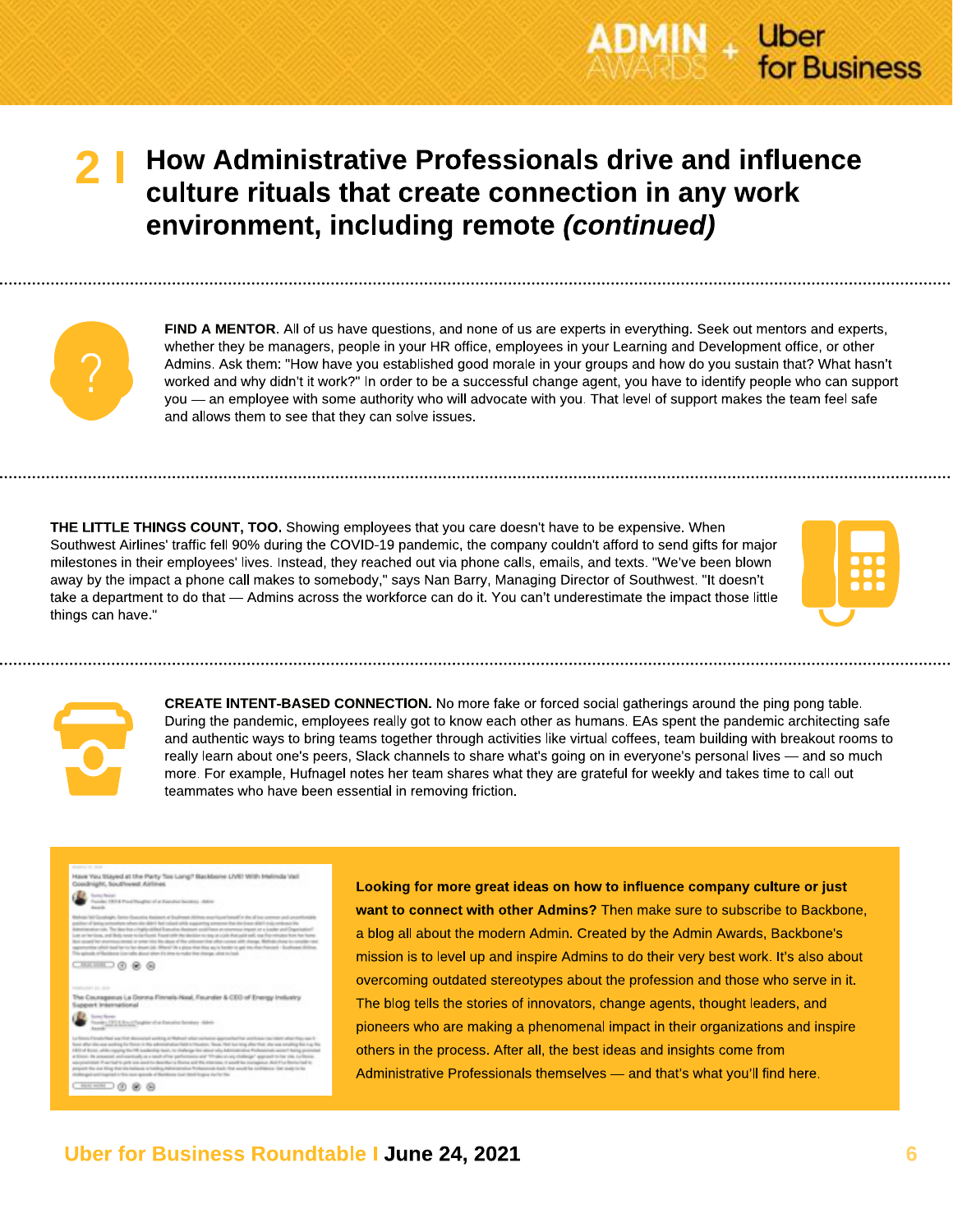



When Robin Guido — an Executive Assistant at Salesforce who is a three-time cancer survivor — first learned of her diagnosis, she was transparent about her medical journey from day one. And that impulse to be authentic has not only allowed her to make amazing connections and relationships with other cancer survivors in her company, but also inspired Salesforce's global Breast Cancer Awareness campaign every October. "Being transparent about something personal has been a real blessing," Guido says. "For those who do not feel comfortable being that open, you can always be an ally to others who do!" That, of course, is the goal in any successful office inspiring people to come together for the best outcomes. And often, that's as easy as being honest about who you are and what you're trying to accomplish.

**AIN** Uber

for Business



BEWARE OF FALSE NICETIES. Creating psychological safety for everyone to be their authentic selves does not necessarily mean always biting your tongue. Being "nice" at the expense of being honest can often result in negative outcomes. There's nothing wrong with healthy conflict, and Admins have an important role to play in helping people feel safe to have a healthy, open dialogue.

BE AN ACTIVE OBSERVER. In meetings, focus on body language or look for conversations where there are one or two loud voices and the rest of the room is silent. You might notice that most participants are not coming forward to engage in an active dialogue or you might see someone whose arms are crossed. These observations are opportunities to influence. You could say, "Before we move on, I want to make sure everyone's had a chance to weigh in." Or you can speak to people afterward and ask if they feel there's a missed opportunity to truly understand each other. You can start to influence cultural rituals by putting healthy conflict on the table.





ACKNOWLEDGE AUTHENTICITY — AND YOUR OWN STRUGGLES WHEN THEY OCCUR. When people are being authentic and honest, don't take for granted how simple it can be to acknowledge them. You can really lean in to gestures like sending cards, writing notes, or giving spoken encouragement. Those small kindnesses can make a huge impact. And remember: When you are struggling, ask for support. Being authentic means being real. EAs are not superhuman and should not burn out pretending they are.

"Colleen and Herb just did what they did, and they hired people who did the same kinds of things. Herb used to say, 'Anyone can fly airplanes – it's how you're treated, it's the people.' When you treat people with the feeling of 'We're in this together,' that's a culture that's hard to compete with. You get the best out of the people you work with." — Cynthia Young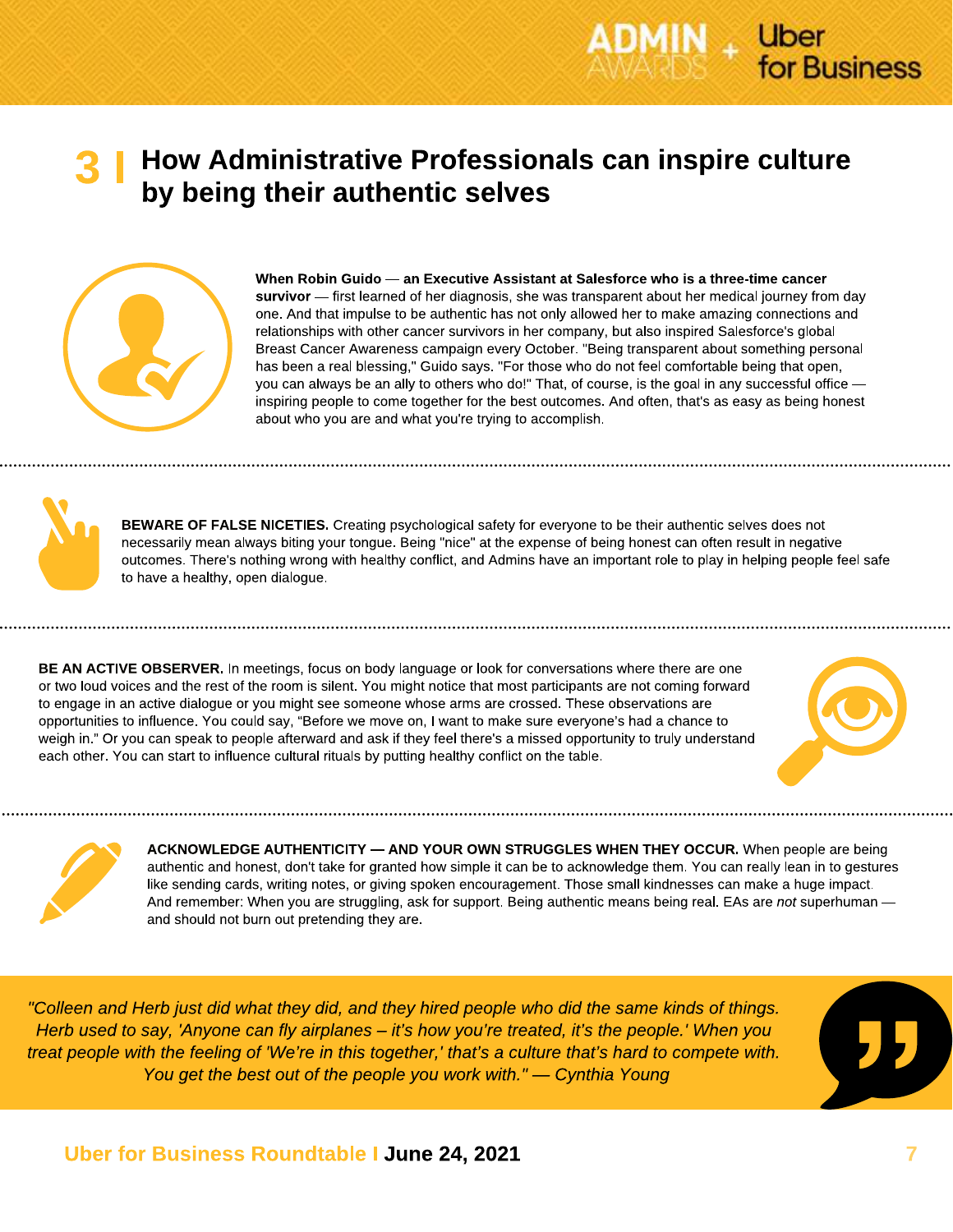



Ultimately, your company exists to execute its mission, and most of the time, that mission centers around revenue generation. As an Admin, it's important to strike a balance between understanding the business metrics and influencing behaviors to support those outcomes. "It's not just the soft skills that are important," Hufnagel says. Additionally, if your company is value driven or promotes initiatives such as volunteering and employee resource groups — get involved. "It's a great way to have a voice and bring others along with you," Guido says.

HELP YOUR LEADERS CELEBRATE TEAMS THAT EMBODY COMPANY VALUES. Some effective examples include: Space on your intranet or blog to call out outstanding teams and individuals; sharing in an "all hands" or town hall to shine a light on teams living the values; provide opportunities for teams to share with the organization how they are living the values through their teamwork; and allow customers to share how the values enhance engagement and relationships.



Uber

for Business



"Southwest didn't set out to build a culture per se, they set out to build a profitable company that would democratize flying. Before Southwest, not many people flew, but their low fares allowed people to make it to graduations and babies' births, and things they could have never done before. In the process of doing that, Southwest built this iconic culture because it's who they were. " — Cynthia Young

## CONNECT WITH THE ADMIN AWARDS

WEBSITE: adminawards.com

FACEBOOK: facebook.com/TheAdminAwards

TWITTER: twitter.com/TheAdminAwards

LINKEDIN: linkedin.com/company/the-admin-awards







linkedin.com/chat/watbmv6x8w2c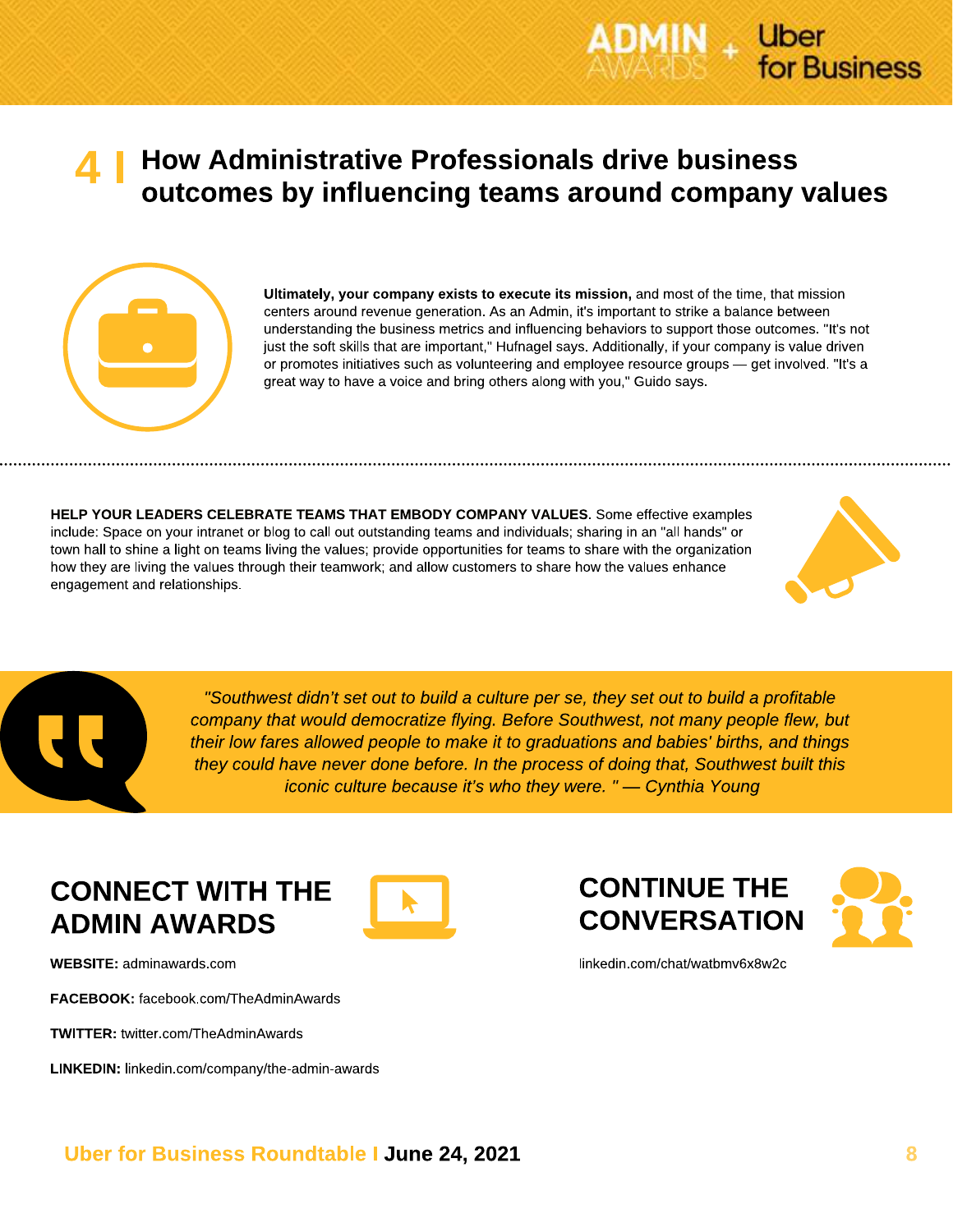



## Advice from Southwest Airlines — the company that "wrote the book" on corporate culture

Nan Barry, Managing Director of Southwest Airlines, has extensive knowledge as to how Administrative Professionals can best support and bolster morale in the workplace. But like any great leader, she doesn't rely solely on her own experience — Barry solicited thoughts from top EAs at Southwest. Here's their collective advice.

#### HOW ADMINS LEAD BY BEING BRAVE, ESPECIALLY WHEN LEADERSHIP IS THE SOURCE OF BAD CULTURE

We are fortunate at Southwest to have rich company values. Using "Me, We, and Southwest" as the guide, we encourage all employees to be true to their authentic self, even if it means not agreeing with a leader. One of our values under "Me" is "don't be a jerk." The language has helped many to have honest conversations. It's easy to agree — but it's brave to disagree, stick to your morals, promote positive behavior, and be a role model for others.

#### HOW ADMINS DRIVE AND INFLUENCE CULTURE RITUALS THAT CREATE CONNECTION IN ANY WORK ENVIRONMENT, INCLUDING REMOTE.

Admins are the glue of the company — they connect teams and departments daily. The role is instrumental to company culture because Admins are the eyes and ears of "the floor." They typically know what people want, what they're saying, and what they find lacking. A unique advantage of the Admin role is the opportunity to develop relationships and trust with both department leadership and individual contributors. They act as a crucial bridge to cultivate relationships and build trust between the two groups.

For example, Admins are in a unique position to create culture rituals by understanding the needs of department leadership and the needs of the individual contributor members. A substantial part of their job is to use that information to help create an environment through culture where people stay connected, enjoy their jobs, and are excited to come to work. They're also in a unique position to hear ideas from someone else in the department (picnic, themed happy hour, etc.) and run the idea by leadership for approval. They're an essential component in influencing culture rituals because they can ensure the needs/interests of the team are communicated to department leadership; in turn, Admins can be a representation of department leadership to ensure all details are accounted for.

#### HOW ADMINS DRIVE BUSINESS OUTCOMES BY INFLUENCING TEAMS AROUND COMPANY VALUES.

 When our Admins conduct themselves in a manner that embodies our Southwest values of "Me, We, and Southwest," it encourages others to give 100%. Working for a company with values like ours generates positive business outcomes because people care more about the Southwest Family as a whole than themselves individually. We show up for each other and succeed together.